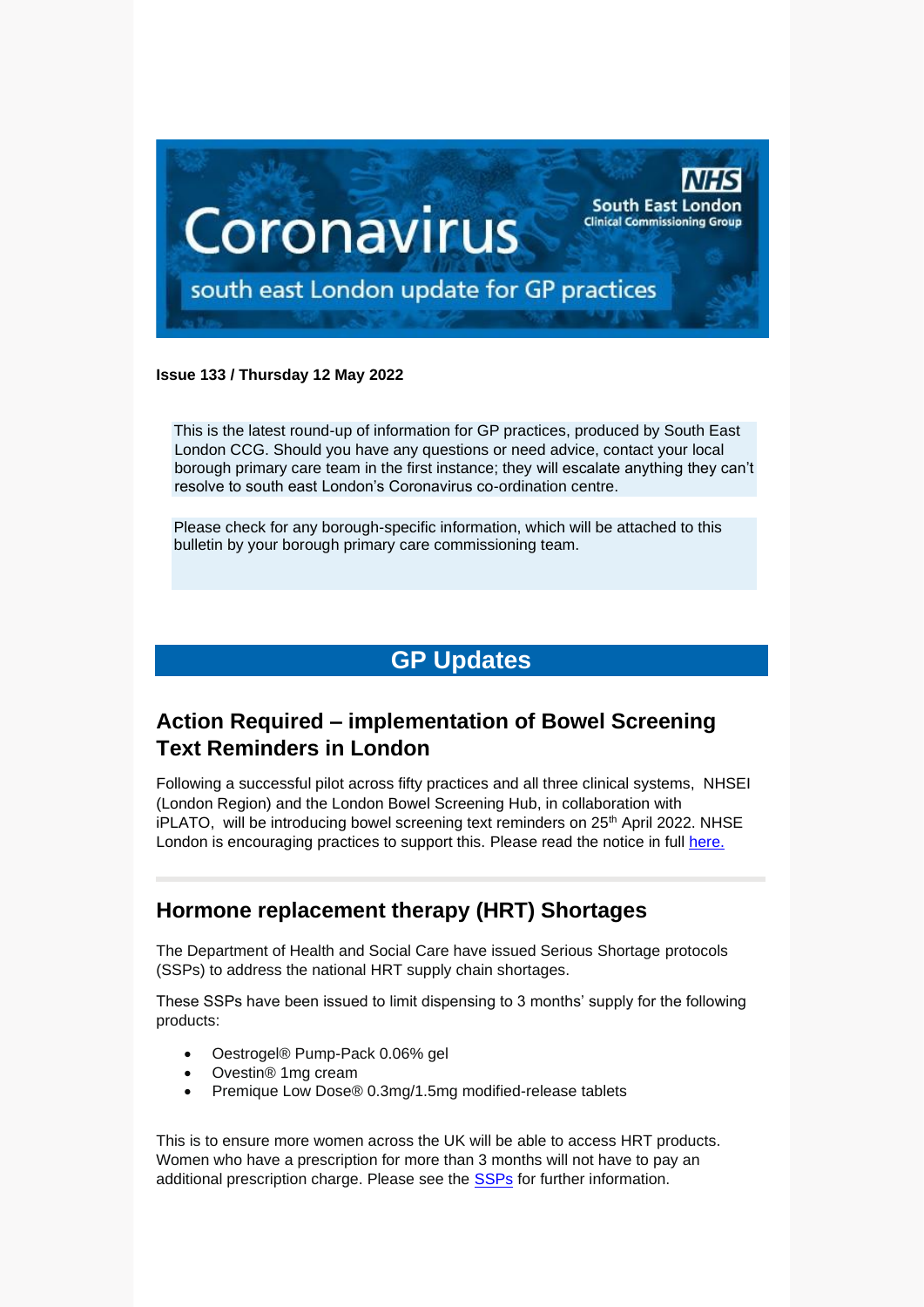Please note that if a patient/carer declines to receive their HRT under this SSP, the community pharmacist may refer the patient to the prescriber for advice and to discuss alternatives as the SSPs do not authorise pharmacists to dispense alternative products.

#### **Medicines Supply Tool:**

The DHSC and NHSE/I have launched the [Medicines Supply Tool,](https://www.sps.nhs.uk/home/planning/medicines-supply-tool/) which provides up to date information about medicine supply issues. The tool is available from the SPS website, and in order to access this information, practices will need to register with the SPS website.

#### **Alternative products:**

The British Menopause Society (BMS) has produced [guidance](https://thebms.org.uk/wp-content/uploads/2022/03/15-BMS-TfC-HRT-preparations-and-equivalent-alternatives-01D.pdf) for clinical practitioners, which provides helpful information regarding equivalent HRT preparations. Additional information is also included on the BMS [website.](https://thebms.org.uk/news/british-menopause-society-update-on-hrt-supply/)

### **New Guidelines: SEL Adult Nutrition and Appropriate Prescribing of ONS**

New guidelines have been developed to support clinicians in the management of malnutrition across SEL.

These guidelines are designed for use by primary care clinicians who may need to initiate ONS prior to a patient being assessed by a dietitian. These guidelines provide advice for medicines optimisation teams, district nurses, pharmacists, care home staff and other community health care professionals to aid appropriate review and management of ONS prescriptions.

The guidelines are located here: Adult Nutrition - [South East London CCG](https://scanmail.trustwave.com/?c=8248&d=-b714qJbM8ylnjrAi-4y9e6HSqbBThcgLLvwZb0Hlg&u=https%3a%2f%2fselondonccg%2enhs%2euk%2fhealthcare-professionals%2fmedicines-optimisation%2fsouth-east-london-medicines-optimisation-team%2fadult-nutrition%2f)  [\(selondonccg.nhs.uk\)](https://scanmail.trustwave.com/?c=8248&d=-b714qJbM8ylnjrAi-4y9e6HSqbBThcgLLvwZb0Hlg&u=https%3a%2f%2fselondonccg%2enhs%2euk%2fhealthcare-professionals%2fmedicines-optimisation%2fsouth-east-london-medicines-optimisation-team%2fadult-nutrition%2f)

On the webpage there are a range of helpful resources including:

- Algorithms/ flowcharts to support diagnosis, management and prescribing
- Quick reference guides to support making appropriate product choices
- Resources to aid clinical assessment
- Resources to support patients

Please encourage your teams to access and become familiar with the guidelines.

## **Primary Care NHS Diabetes Prevention Programme (NDPP) – Return to Face to Face group sessions**

During the pandemic, the NHS DPP took place via remote online sessions. From April 2022 to July 2022 the programme will be phasing in face-to-face group consultations for the majority of patients. Please read the notice in full [here.](https://selondonccg.nhs.uk/wp-content/uploads/2022/05/Primary-Care-NDPP-Update-–-Return-to-Face-to-Face-Group-Sessions.docx)

### **Input into FIT Admin Pathway poster development**

Request for practice reception and admin staff input for poster related to cancer treatment. The [FIT Admin Pathway poster](https://www.healthylondon.org/fit-admin-pathway/) launched last year, and the [Transforming](https://www.healthylondon.org/our-work/cancer/)  [Cancer Services Team](https://www.healthylondon.org/our-work/cancer/) want to create another iteration of the poster to try and further improve the process, which hopefully will mean that less tests get rejected from the labs. Staff are requested to join a short meeting on **Tuesday May 17th at 11am** to suggest ways in which to improve the poster and make it easier when trying to explain the process to patients. Interested persons are asked to email [meghan.mathieson@nhs.net](mailto:meghan.mathieson@nhs.net)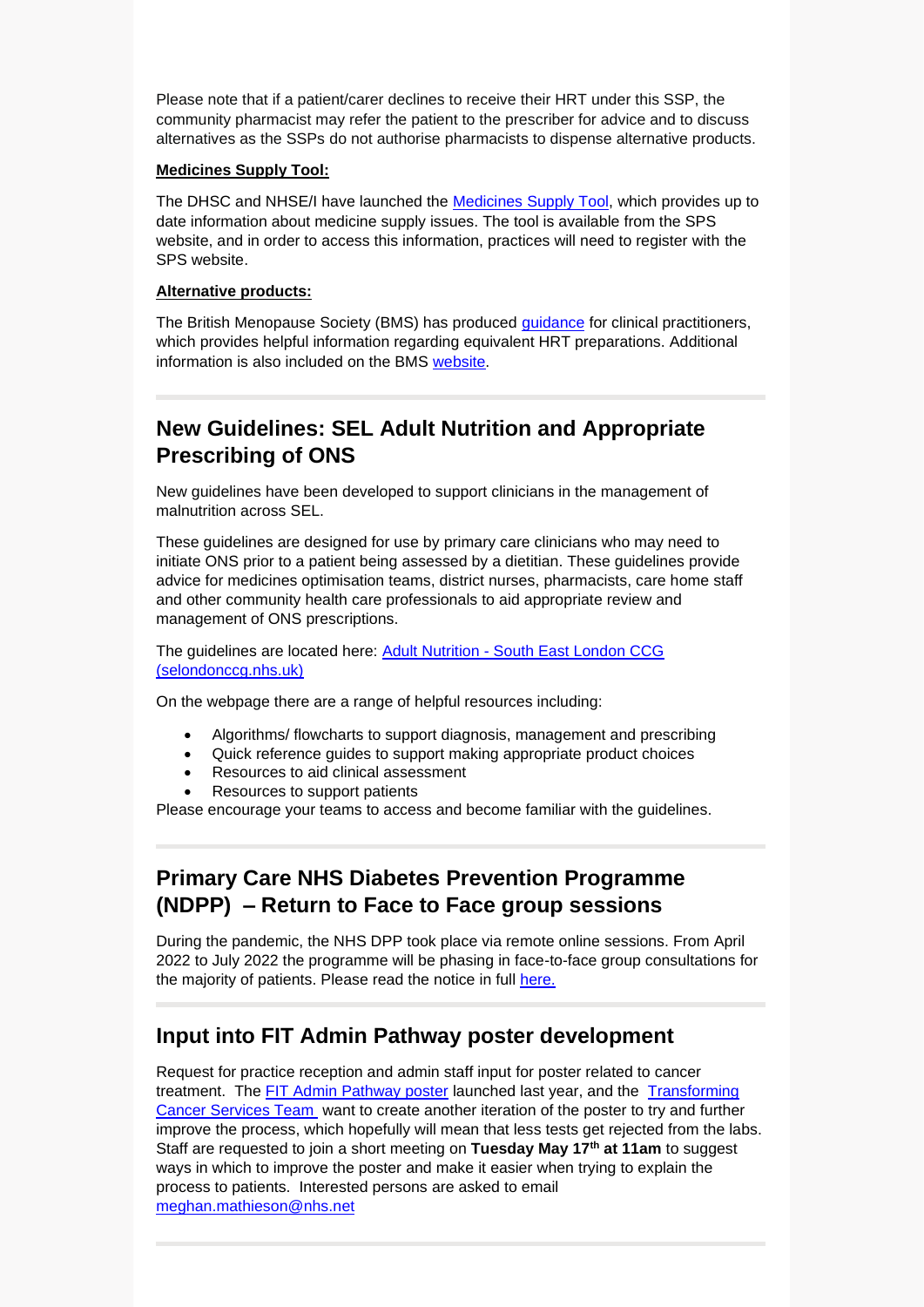## **EOIs invited: clinical leadership and committee member roles for the South East London Integrated Care Board**

Expressions of interest are being invited from colleagues in clinical and care professions to join the Integrated Care Board leadership team. We have a number of opportunities across a wide range of key programme areas operating in south east London. Roles are usually one or two sessions per week and can be agreed on a flexible basis. There are currently roles available in the following areas:

- Medicines Optimisation
- Diagnostics
- Learning disabilities and autism

Details of all available roles including job descriptions are available on the [SEL CCG](https://selondonccg.nhs.uk/what-we-do/clinical-and-care-professional-leadership-roles/south-east-london-clinical-and-care-leadership-available-roles-how-to-find-out-more-and-how-to-apply/)  [Clinical and Care Leadership recruitment webpage,](https://selondonccg.nhs.uk/what-we-do/clinical-and-care-professional-leadership-roles/south-east-london-clinical-and-care-leadership-available-roles-how-to-find-out-more-and-how-to-apply/) Contact details for all roles are also included on the website if you would like to discuss or require further information.

## **Pan-London discrimination and racism in primary care survey report**

We would like to reshare the [Pan-London Discrimination and Racism in Primary Care](https://selondonccg.nhs.uk/wp-content/uploads/2022/05/Pan-LondonDiscriminationRacismPrimaryCareSurvey_Final.pdf)  [Survey Final Report,](https://selondonccg.nhs.uk/wp-content/uploads/2022/05/Pan-LondonDiscriminationRacismPrimaryCareSurvey_Final.pdf) and the [Experiences of primary care staff working in South East](https://selondonccg.nhs.uk/wp-content/uploads/2022/05/South-East-London-discrimination-survey.pdf)  [London.](https://selondonccg.nhs.uk/wp-content/uploads/2022/05/South-East-London-discrimination-survey.pdf) Please also find [Independent article](https://www.independent.co.uk/news/health/nhs-gps-racism-health-education-england-b2068687.html) in relation to the survey that may be of interest.

## **£65k Primary Care Automation Grants funding opportunity**

The NHS England London Digital First Programme would like to make you aware of an upcoming funding opportunity to pilot automation solutions within primary care. They'll be funding automation grants of up to £65k each for pilots and projects across London which use automation to help free up staff's time so they can focus on patients.

[Register for the webinar](https://bit.ly/3KZdwzc) on 18 May from 12.00 to 13.00, using the password 'AutomationGrants'.

# **Versatile GP**

[Versatile](https://www.versatilegp.com/) GP is a SEL locum GP community and free technology platform for practices and locums. It allows locums and practices to advertise availability and arrange work without commission or membership fees. Salaried roles can also be posted and cascaded to the mailing list. With the support of a Lead GP, VGP provides a home to keep locums up-to-date in their local area and connected in a cohesive and supportive team. It started in 2019, is supported by SEL ICS and is open to all SEL practices and all locum GPs for another year. It was created and is run by Bromley locum GP, Dr Gillian Kyei [\(gillian.kyei@nhs.net\)](mailto:gillian.kyei@nhs.net). Please contact Gillian to join or if you have any questions. [Practice](https://selondonccg.nhs.uk/wp-content/uploads/2022/05/Practice-Guide.pdf) guide and [Locum](https://selondonccg.nhs.uk/wp-content/uploads/2022/05/Locum-GP-Quick-Reference-Guide.pdf) guide are attached for reference.

# **Information from Acute Providers**

## **GSTT Sexual and Reproductive Health Services**

These are now offering walk-in appointments alongside online and telephone bookings. This change is effective from 11 May 2022. Please see website for more information: <https://www.guysandstthomas.nhs.uk/our-services/sexual-health>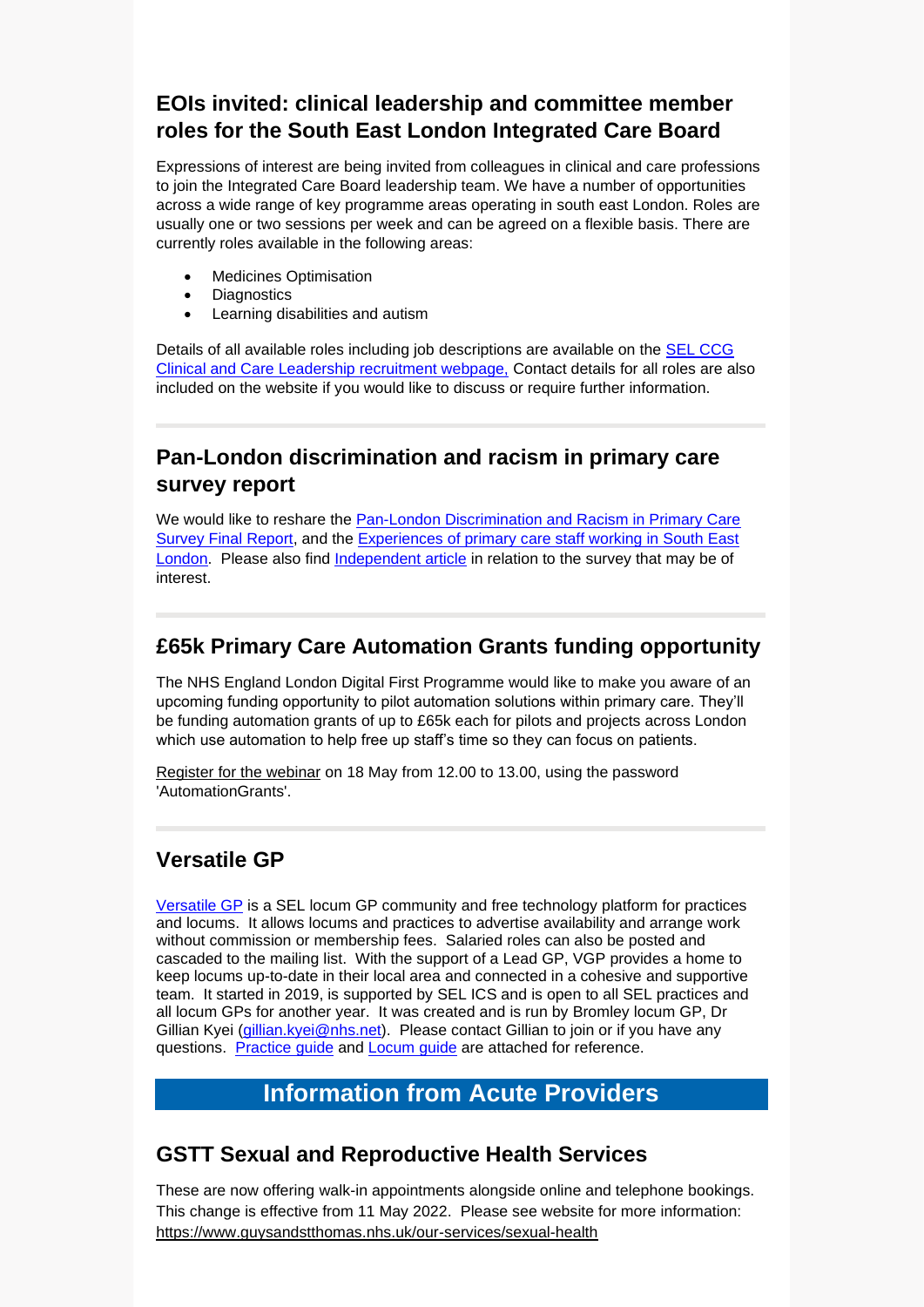# **Important - LGT Radiology information for GPs & OoH services for this weekend**

Important information for all GP and CCG staff who order clinical imaging. Lewisham and Greenwich NHS Trust is getting a new cross-site PACS & RIS system on Monday 16 May. [This briefing](https://selondonccg.nhs.uk/wp-content/uploads/2022/05/GP-Briefing-Radiology-Downtime-FINAL.pdf) explains how to prepare for the downtime on the weekend before the launch, to enable you to request imaging and receive radiology reports from our new systems. A [referral form](https://selondonccg.nhs.uk/wp-content/uploads/2022/05/gp-request-april-06.docx) is also attached.

### **Cancer updates**

### **South East London Cancer Alliance**

Please find below a link to the latest version of the update, which also includes FAQs for primary care on cancer services in south east London to support GPs and patients during the pandemic. [Cancer updates for GPs 27 April](https://selondonccg.nhs.uk/wp-content/uploads/2022/04/SEL-Cancer-Updates-FAQs-for-Primary-Care-27-Apr-2022.pdf) 2022.

# **Seminars, events, webinars and e-learning**

### **Future of Primary Care webinar**

**Wednesday 18 May 2022 at 19:00.** [Webinar Registration -](https://elft-nhs-uk.zoom.us/webinar/register/WN_h8vNL4e4TlKupKY9Y8E4Zw?dm_i=1TXQ,7U9X5,96QH7K,W05KF,1) Zoom

East London NHS Foundation Trust webinar to discuss:

- The future of primary care: how to meet need not demand.
- The new long-term conditions of log Covid and waiting: how do we solve them?

Includes Q&A, and participants are also invited to submit questions ahead of time via [elft.communications@nhs.net.](mailto:elft.communications@nhs.net)

## **Webinar: The importance of Can't Pass It On/ Undetectable=Untransmittable**

Bitesize version of Terrence Higgins Trust's training, offered by HIV Prevention England.

#### **Monday 23 May – 18.00 to 19.30.**

It will be of interest to a range of health professionals including within primary, community and hospital settings, including those who work within sexual health services.

More information and book, via the [link.](https://terrencehigginstrust.zoom.us/webinar/register/WN_1Ma9BbsKQv6YTvPSDt-pSA)

### **Understanding Foetal alcohol spectrum disorders (FASD) webinar**

With the recent release of the FASD Nice Quality Standards on February 22, and the DHSC FASD Needs Assessment in 2021, FASD Awareness is offering essential training in understanding FASD.

**Wednesday 15 June 2022 at 14.00 to 16.30.** Please register [HERE](https://www.eventbrite.com/e/understanding-fasd-webinar-tickets-336471684867) to join the Webinar.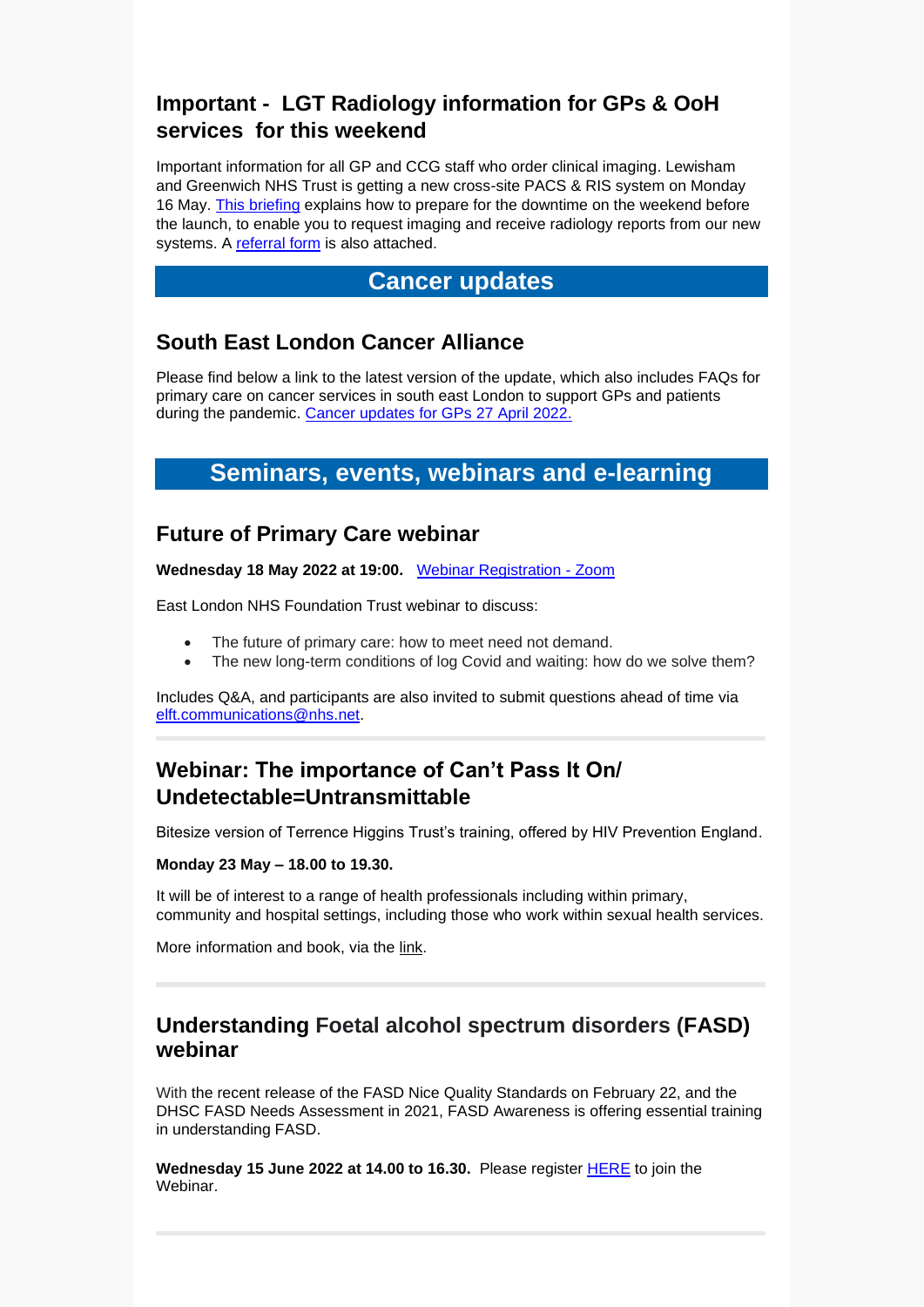## **Joining up care week - series of multidisciplinary events exploring Domestic Violence by GSTT/Evelina**

The Joining Up Care programme looks to improve collaboration between child health professionals working locally in different settings across a number of themes. They are running the following webinars:

**13 May - 15.00 to 16.00 - Solace Advocacy and Support Service.**

**16 May - 13.00 to 14.00. The Gaia Centre – Run by Refuge – Domestic Violence Support Service**

#### **19 May - 8.45 to 9.30am - REACH Domestic Abuse Service based in Guy's & St Thomas' NHS Foundation Trust Emergency Department**

Please see the [attached flyer for more information and MS Teams Links.](https://selondonccg.nhs.uk/wp-content/uploads/2022/05/Joining-Up-Care-Domestic-Violence-Week.pdf)

For more information, please email [philippa.stilwell@gstt.nhs.uk.](mailto:philippa.stilwell@gstt.nhs.uk)

### **London Maternity Clinical Network Events**

#### **Whose Shoes: Maternity Triage Experiences**

**Tuesday 7 June 2022 - 10. 00-14:00.**

This event is being held by the Maternity Clinical Network to gather experiences of maternity triage in order to inform future work. See [the event flyer for](https://selondonccg.nhs.uk/wp-content/uploads/2022/05/Whose-Shoes-poster.pdf) registration and [more details.](https://selondonccg.nhs.uk/wp-content/uploads/2022/05/Whose-Shoes-poster.pdf)

#### **Pelvic Health and Wellbeing Launch**

**Tuesday 24 May 2022 - 13.00-14.00.**

These pelvic health videos have been developed by a team of NHS professionals and maternity service users across London. See **[the event flyer for registration and more](https://selondonccg.nhs.uk/wp-content/uploads/2022/05/Pelvic-Health-and-Wellbeing-Videos-Launch-Event.pdf)  [details.](https://selondonccg.nhs.uk/wp-content/uploads/2022/05/Pelvic-Health-and-Wellbeing-Videos-Launch-Event.pdf)**

#### **Primary Care Webinar- Infant Feeding Part 2 Friday 27 May 2022 – 13.00-1400.**

The Maternity Clinical Network hosts a monthly webinar for GPs and Primary Care Colleagues to support with optimising the 6-8 week maternal postnatal check. May's webinar will also focus on Infant Feeding. [See the event flyer for registration and more](https://selondonccg.nhs.uk/wp-content/uploads/2022/05/Postnatal-GP-Webinar-27th-May-2022.pdf)  [details.](https://selondonccg.nhs.uk/wp-content/uploads/2022/05/Postnatal-GP-Webinar-27th-May-2022.pdf)

# **Mental Health Awareness Week**

In order to mark [Mental Health Awareness Week,](https://www.mentalhealth.org.uk/campaigns/mental-health-awareness-week) (9-15 May), this additional section contains wellbeing and mental health related resources and training.

# **Comprehensive Assessment of At-Risk Mental States (CAARMS) training for GP's**

Starting July 2022, (CAARMS) training to NHS England staff working in early detection or intervention psychosis services or similar services, delivered by Maudsley Learning. More information and details on how to enrol are [here.](https://selondonccg.nhs.uk/wp-content/uploads/2022/05/CAARMS-Leaflet-v1.2.pdf)

## **Upcoming Kooth webinars**

[Kooth](https://explore.kooth.com/gp/) are delivering a number of webinars for GPs over the coming months. The webinars will include: an overview of all the features and support available from Kooth,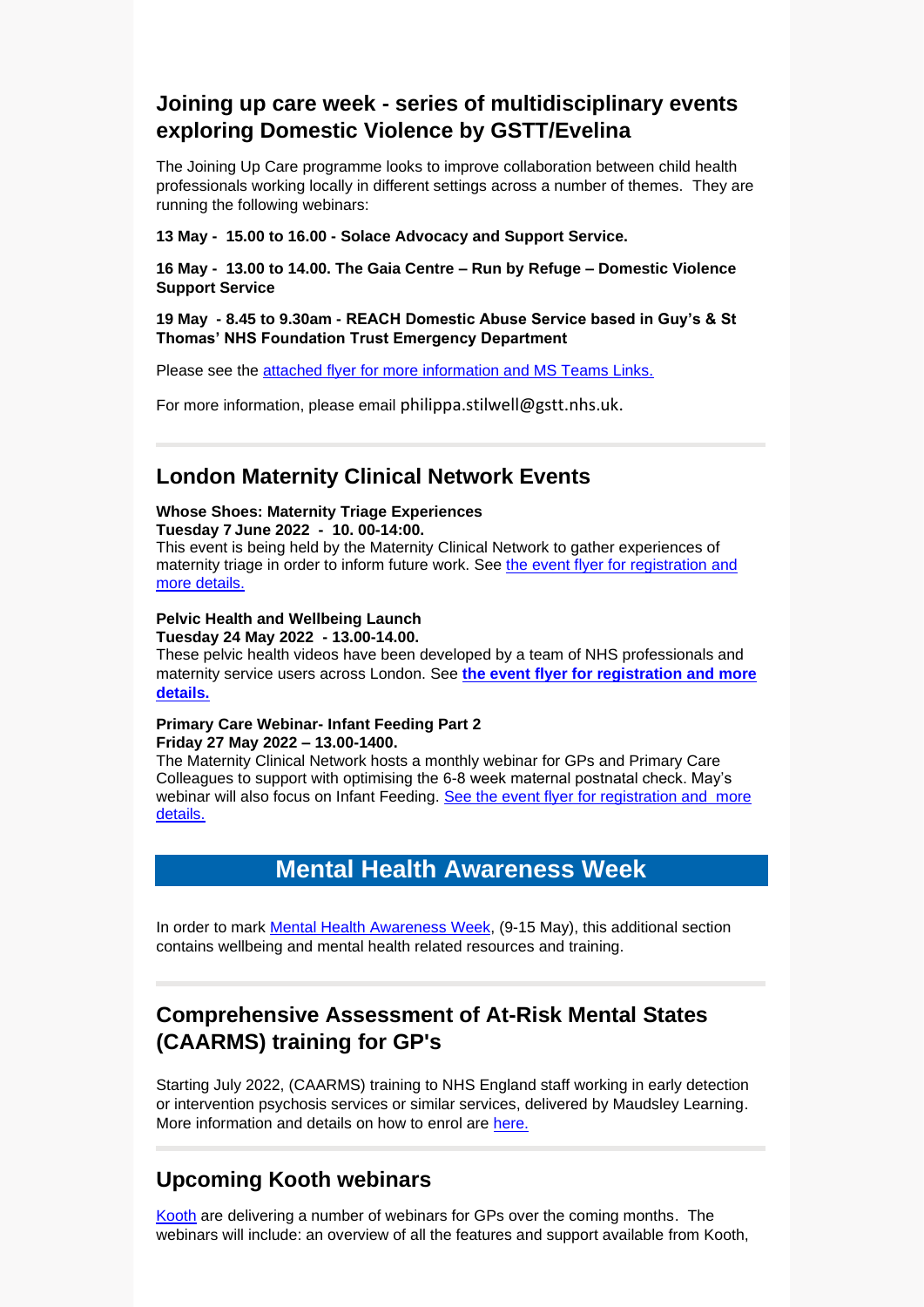how to can signpost young people to the service, and an opportunity to ask questions. Sign up for the webinars [here.](https://docs.google.com/forms/d/16OlTp8QyImfh9qQPuY_H18mosOGMpNa95h4c3ODi3J0/edit?ts=6241be12)

#### **Maudsley Learning - courses for GPS**

[Wellbeing in action bitesize modules \(maudsleylearning.com\)](https://maudsleylearning.com/courses/wellbeing-in-action-bitesize-modules/) - Five sessions which focus on the concept of wellbeing. Sign up online.

**Starting Wednesday 8 June - 13.00 to 14.30.**

[Primary care update bitesize modules \(maudsleylearning.com\)](https://maudsleylearning.com/courses/primary-care-update-bitesize-modules/) - Five sessions covering anxiety/OCD/PTSD, schizophrenia, Bipolar Affective Disorder, Personality Disorder, Alcohol and substance misuse and ADHD. Sign up online.

**Starting Monday 6 June - 13.00 to 14.30.**

### **Londonwide LMCs GP Professional Support Network (GPPSN)**

In August 2020 Londonwide launched the [GPPSN for all Londonwide GPs.](https://londonwide.onpld.com/)

This online platform offers a number of specific services from experienced and skilled colleagues and professionals to support GPs.

Please read the message from Dr Sara Riley and Dr Richard Stacey Medical Directors in GP Support [here.](https://selondonccg.nhs.uk/wp-content/uploads/2022/05/Londonwide-LMCs-GP-Professional-Support-Network-GPPSN-.docx)

### **Londonwide LMCs GPPSN Wellbeing Webinars**

Londonwide LMCs [GPPSN](https://londonwide.onpld.com/) is offering a set of six wellbeing webinars. Each webinar can also be attended as a stand-alone event. For more information please visit [londonwide.onpld.com.](https://londonwide.onpld.com/) Delegates can book a place by sending an email to [lead@lmc.org.uk.](mailto:lead@lmc.org.uk)

- Healthy habits and motivation 25 May 2022 at 19.30
- Emotional regulation 08 June 2022 at 19.30
- Positive thinking and toxic positivity 22 June 2022 at 19.30

#### **Tackling the Crisis in Youth Mental Health: Helping Young People Help Themselves**

Health Innovation interactive webinar - find out how digital peer support is transforming outcomes for young people with mental health issues

**Thursday 26 May, 12.00 to 13.00.** [Register for this webinar.](https://mhlda.createsend1.com/t/d-l-fjijtkd-ttdrztjuy-yh/)

#### **Keeping Well in South East London**

[Keeping Well in South East London](https://www.keepingwellsel.nhs.uk/) is a staff wellbeing service for health and social care staff across South East London. Staff can self-refer to the service for an assessment or request a callback if preferred. The website includes a wide range of [self-help](https://www.keepingwellsel.nhs.uk/information-and-resources)  [resources,](https://www.keepingwellsel.nhs.uk/information-and-resources) and information about [work-related support.](https://www.keepingwellsel.nhs.uk/work-related-support) Find out more [here.](https://selondonccg.nhs.uk/wp-content/uploads/2022/04/KWSEL-Support-Offers-Overview_.pdf)